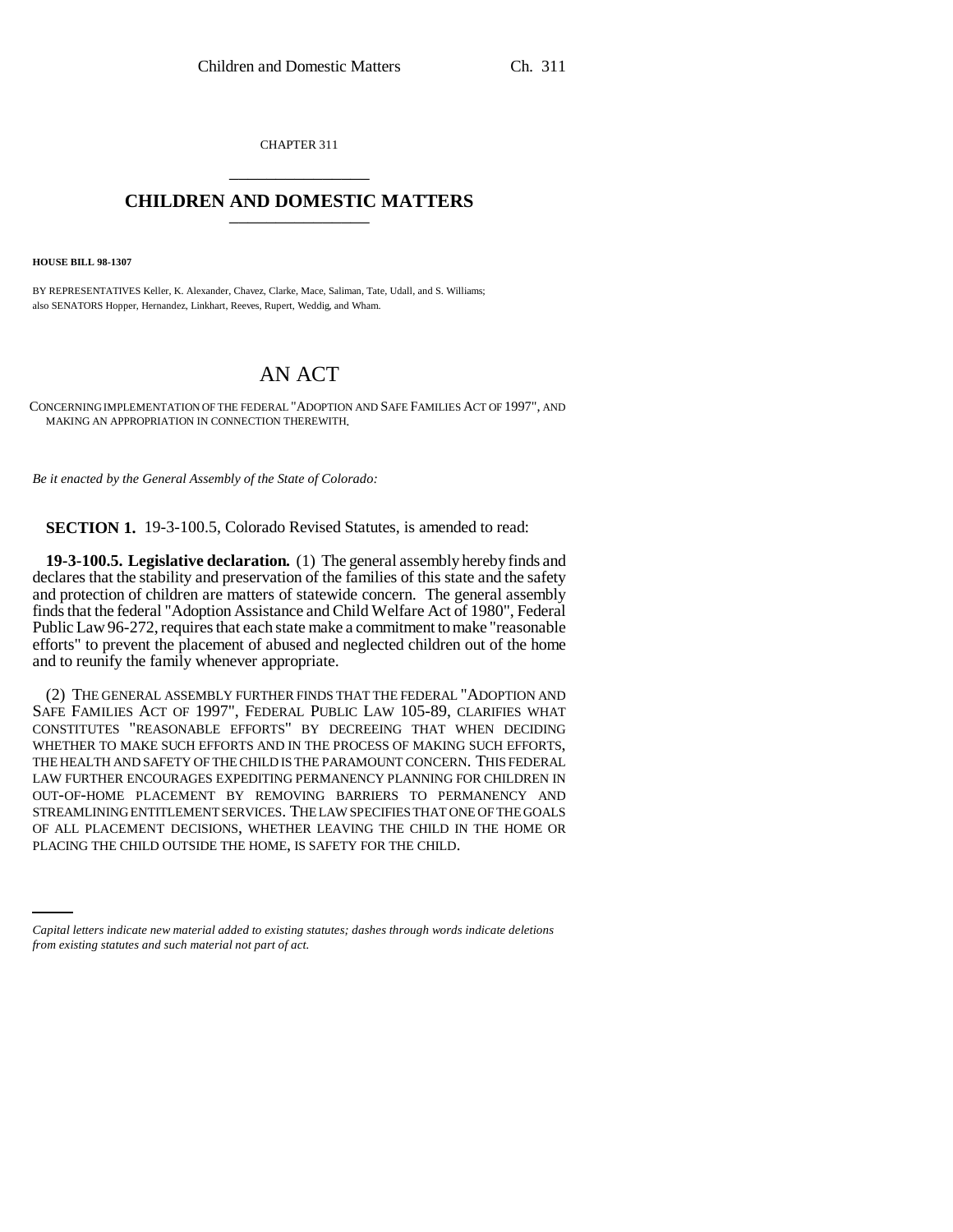(3) The general assembly further finds that the implementation of the federal "Adoption Assistance and Child Welfare Act of 1980", Federal Public Law 96-272, is not the exclusive responsibility of the state department of social services or of local departments of social services. Elected officials at the state and local levels must ensure that resources and services are available through state and local social services agencies and through the involvement of the resources of public and private sources. Judges, attorneys, and guardians ad litem must be encouraged to take independent responsibility to ensure that "reasonable efforts" TO PREVENT OUT-OF-HOME PLACEMENTS have been made ONLY WHEN APPROPRIATE, THAT PERMANENCY OCCURS FOR CHILDREN IN FOSTER CARE, AND THAT SAFE CHILD PLACEMENTS OCCUR in each case.

(4) Therefore, in order to carry out the requirements addressed in this section, and to decrease the need for out-of-home placement, the general assembly shall define "reasonable efforts" and identify the services and processes which THAT must be in place to ensure that "reasonable efforts" have been made. The general assembly shall provide that "reasonable efforts" are deemed to be met when a county or city and county provides services in accordance with section 19-3-208.

**SECTION 2.** 19-1-103 (89), Colorado Revised Statutes, is amended, and the said 19-1-103 is further amended BY THE ADDITION OF A NEW SUBSECTION, to read:

**19-1-103. Definitions.** As used in this title or in the specified portion of this title, unless the context otherwise requires:

(51.3) "FOSTER CARE" MEANS THE PLACEMENT OF A CHILD INTO THE LEGAL CUSTODY OR LEGAL AUTHORITY OF A COUNTY DEPARTMENT OF SOCIAL SERVICES FOR PHYSICAL PLACEMENT OF THE CHILD IN A CERTIFIED OR LICENSED FACILITY.

(89) "Reasonable efforts", as used in article 3 of this title, means the exercise of diligence and care throughout the state of Colorado for children who are in out-of-home placement, or are at imminent risk of out-of-home placement, to provide, purchase, or develop the supportive and rehabilitative services to the family that are required both to prevent unnecessary placement of children outside of such children's homes and to foster, whenever appropriate, the SAFE reunification of children with the families of such children. IN DETERMINING WHETHER REASONABLE EFFORTS ARE APPROPRIATE, AS DESCRIBED IN SECTION 19-3-208, AND IN MAKING SUCH REASONABLE EFFORTS, THE CHILD'S HEALTH AND SAFETY SHALL BE THE PARAMOUNT CONCERN. Services provided by a county or city and county in accordance with section 19-3-208 are deemed to meet the reasonable effort standard described in this subsection (89). Nothing in this subsection (89) shall be construed to conflict with federal law.

**SECTION 3.** 19-3-203 (3), Colorado Revised Statutes, is amended to read:

**19-3-203. Guardian ad litem.** (3) The guardian ad litem shall be charged in general with the representation of the child's interests. To that end, the guardian ad litem shall make such further investigations as the guardian ad litem deems necessary to ascertain the facts and shall talk with or observe the child involved, examine and cross-examine witnesses in both the adjudicatory and dispositional hearings,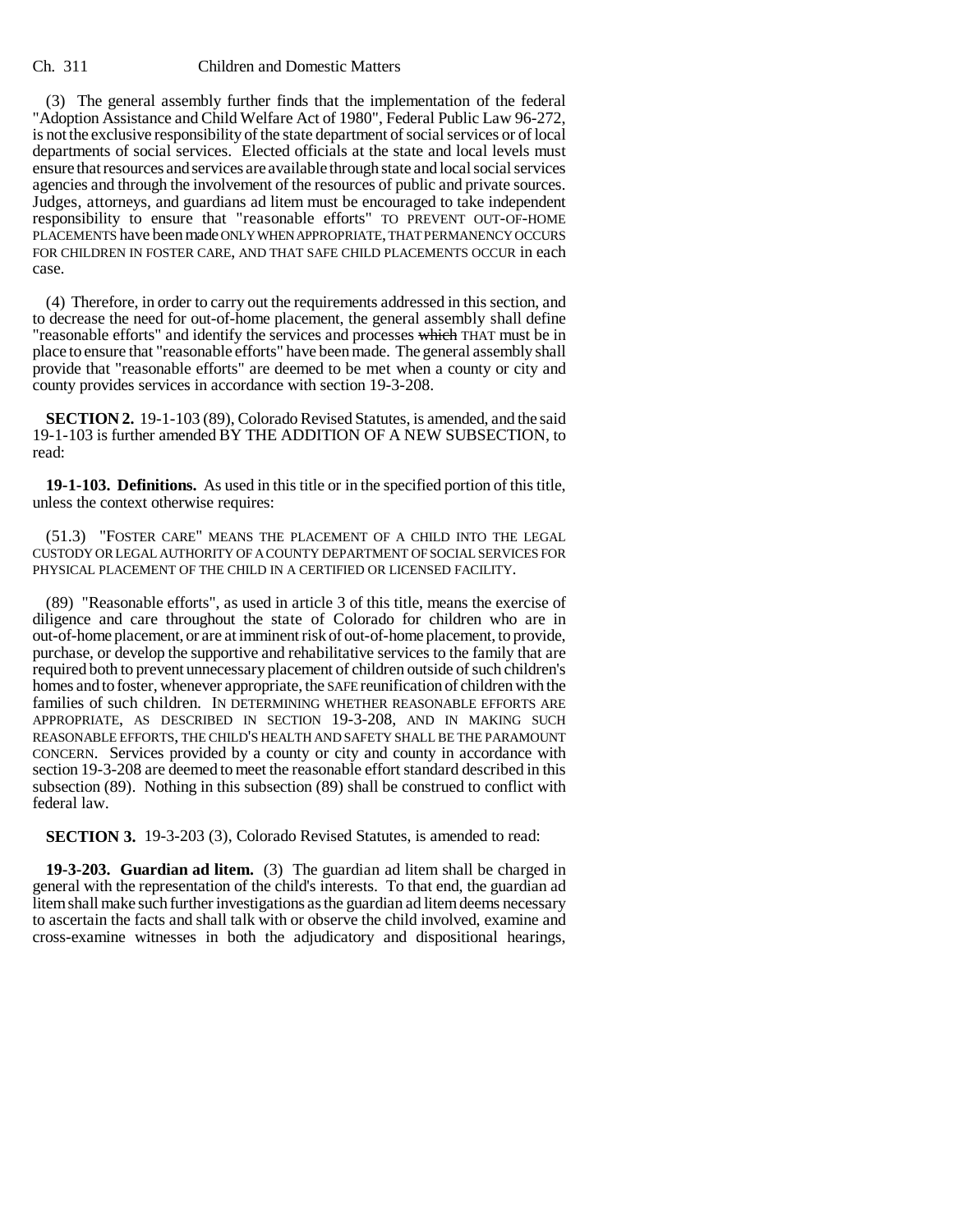introduce and examine the guardian ad litem's own witnesses, make recommendations to the court concerning the child's welfare, appeal matters to the court of appeals or the supreme court, and participate further in the proceedings to the degree necessary to adequately represent the child. In addition, the guardian ad litem, if in the best interest of the child, shall seek to assure that reasonable efforts are being made to prevent unnecessary placement of the child out of the home and to facilitate reunification of the child with the child's family. IN DETERMINING WHETHER SAID REASONABLE EFFORTS ARE MADE WITH RESPECT TO A CHILD, AND IN MAKING SUCH REASONABLE EFFORTS, THE CHILD'S HEALTH AND SAFETY SHALL BE THE PARAMOUNT CONCERN.

**SECTION 4.** 19-3-502, Colorado Revised Statutes, is amended BY THE ADDITION OF A NEW SUBSECTION to read:

**19-3-502. Petition form and content - limitations on claims in dependency or neglect actions - notice.** (7) IN ADDITION TO NOTICE TO ALL PARTIES, THE COURT SHALL PROVIDE NOTICE OF ALL HEARINGS AND REVIEWS HELD REGARDING A CHILD TO THE FOLLOWING PERSONS WITH WHOM A CHILD IS PLACED: FOSTER PARENTS; PREADOPTIVE PARENTS; OR RELATIVES. SUCH PERSONS SHALL BE PROVIDED THE OPPORTUNITY TO BE HEARD AT SUCH HEARINGS AND REVIEWS. THE FOSTER PARENT, PREADOPTIVE PARENT, OR RELATIVE PROVIDING CARE TO A CHILD SHALL NOT BE MADE A PARTY TO THE ACTION FOR PURPOSES OF ANY HEARINGS OR REVIEWS SOLELY ON THE BASIS OF SUCH NOTICE AND OPPORTUNITY TO BE HEARD. NOTICE OF HEARINGS AND REVIEWS SHALL NOT REVEAL TO THE RESPONDENT PARENT OR OTHER RELATIVE THE ADDRESS, LAST NAME, OR OTHER SUCH IDENTIFYING INFORMATION REGARDING ANY PERSON PROVIDING CARE TO THE CHILD.

**SECTION 5.** 19-3-508 (1) (e) (I), Colorado Revised Statutes, is amended, and the said 19-3-508 is further amended BY THE ADDITION OF A NEW SUBSECTION, to read:

**19-3-508. Neglected or dependent child - disposition - concurrent planning.** (1) When a child has been adjudicated to be neglected or dependent, the court may enter a decree of disposition the same day, but in any event it shall do so within forty-five days unless the court finds that the best interests of the child will be served by granting a delay. In a county designated pursuant to section 19-1-123, if the child is under six years of age at the time a petition is filed in accordance with section 19-3-501 (2), the court shall enter a decree of disposition within thirty days after the adjudication and shall not grant a delay unless good cause is shown and unless the court finds that the best interests of the child will be served by granting the delay. It is the intent of the general assembly that the dispositional hearing be held on the same day as the adjudicatory hearing, whenever possible. If a delay is granted, the court shall set forth the reasons why a delay is necessary and the minimum amount of time needed to resolve the reasons for the delay and shall schedule the hearing at the earliest possible time following the delay. When the proposed disposition is termination of the parent-child legal relationship, the hearing on termination shall not be held on the same date as the adjudication, and the time limits set forth above for dispositional hearings shall not apply. When the proposed disposition is termination of the parent-child legal relationship, the court may continue the dispositional hearing to the earliest available date for hearing in accordance with the provisions of part 6 of this article. When the decree does not terminate the parent-child legal relationship,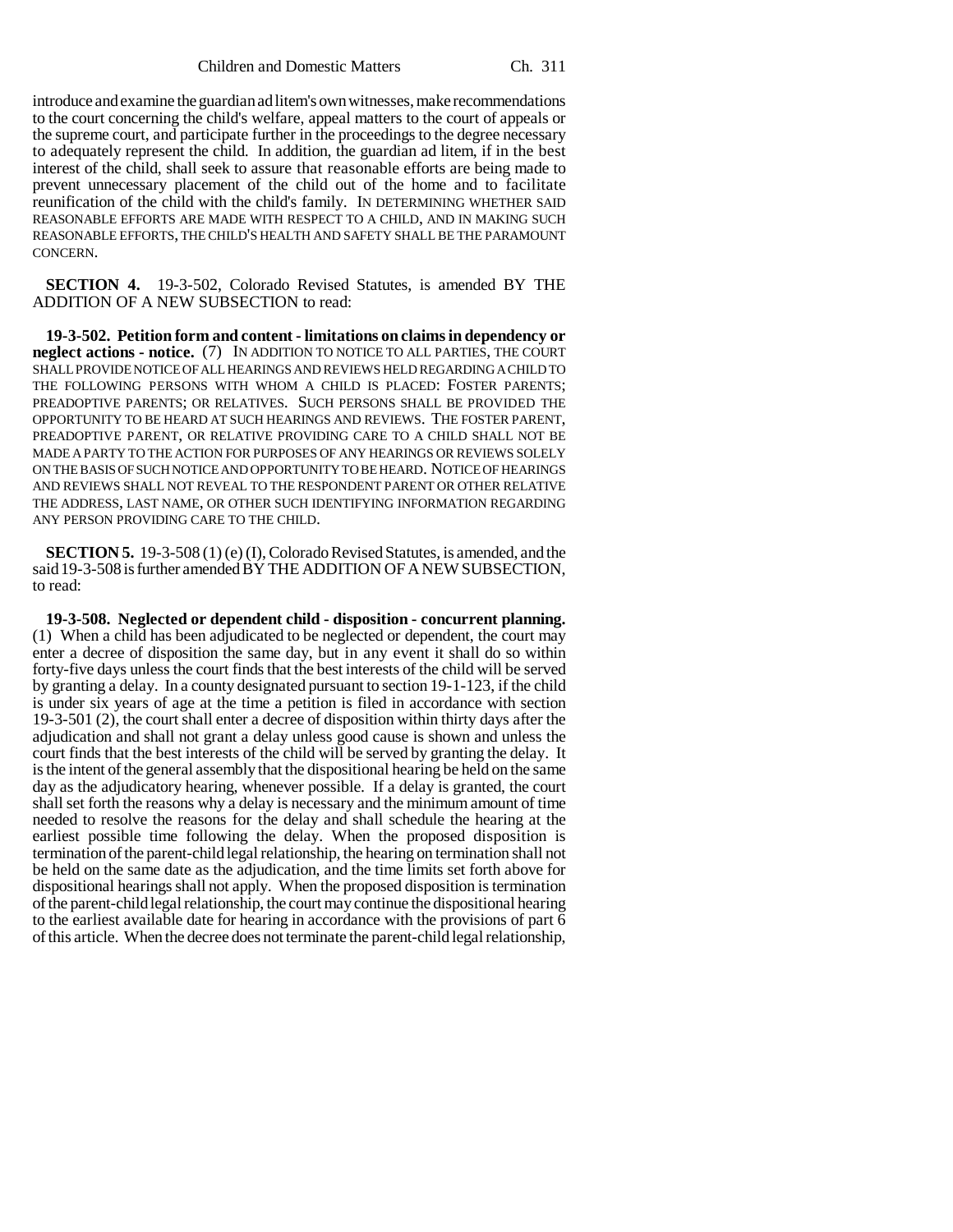the court shall approve an appropriate treatment plan that shall include but not be limited to one or more of the following provisions of paragraphs (a) to (d) of this subsection (1):

(e) (I) Except where the proposed disposition is termination of the parent-child legal relationship, the court shall approve an appropriate treatment plan involving the child named and each respondent named and served in the action. However, the court may find that an appropriate treatment plan cannot be devised as to a particular respondent because the child has been abandoned as set forth in section 19-3-604 (1) (a) and the parents cannot be located, or because the child has been adjudicated as neglected or dependent based upon section 19-3-102 (2), or due to the unfitness of the parents as set forth in section 19-3-604 (1) (b). WHEN THE COURT FINDS THAT AN APPROPRIATE TREATMENT PLAN CANNOT BE DEVISED, THE COURT SHALL CONDUCT A PERMANENCY PLANNING HEARING AS SET FORTH IN SECTION 19-3-702 (1), UNLESS A MOTION FOR TERMINATION OF PARENTAL RIGHTS HAS BEEN FILED WITHIN THIRTY DAYS AFTER THE COURT'S FINDING.

(7) EFFORTS TO PLACE A CHILD FOR ADOPTION OR WITH A LEGAL GUARDIAN OR CUSTODIAN MAY BE MADE CONCURRENTLY WITH REASONABLE EFFORTS TO PRESERVE AND REUNIFY THE FAMILY.

**SECTION 6.** 19-3-604 (1) (b), Colorado Revised Statutes, is amended to read:

**19-3-604. Criteria for termination.** (1) The court may order a termination of the parent-child legal relationship upon the finding by clear and convincing evidence of any one of the following:

(b) That the child is adjudicated dependent or neglected and the court finds that no appropriate treatment plan can be devised to address the unfitness of the parent or parents. In making such a determination, the court shall find one of the following as the basis for unfitness:

(I) That the parent or parents have surrendered physical custody of the child for a period of six months or more and have not manifested during such period the firm intention to resume physical custody of the child or to make permanent legal arrangements for the care of the child except in cases when voluntary placement is renewable under section 19-3-701 (1);

(II) A single incident resulting in a gravely disabling SERIOUS BODILY injury or disfigurement of the child;

(III) Long-term confinement of the parent of such duration that the parent is not eligible for parole for at least six years after the date the child was adjudicated dependent or neglected or, in a county designated pursuant to section 19-1-123, if the child is under six years of age at the time a petition is filed in accordance with section 19-3-501 (2), the long-term confinement of the parent of such duration that the parent is not eligible for parole for at least thirty-six months after the date the child was adjudicated dependent or neglected and the court has found by clear and convincing evidence that no appropriate treatment plan can be devised to address the unfitness of the parent or parents;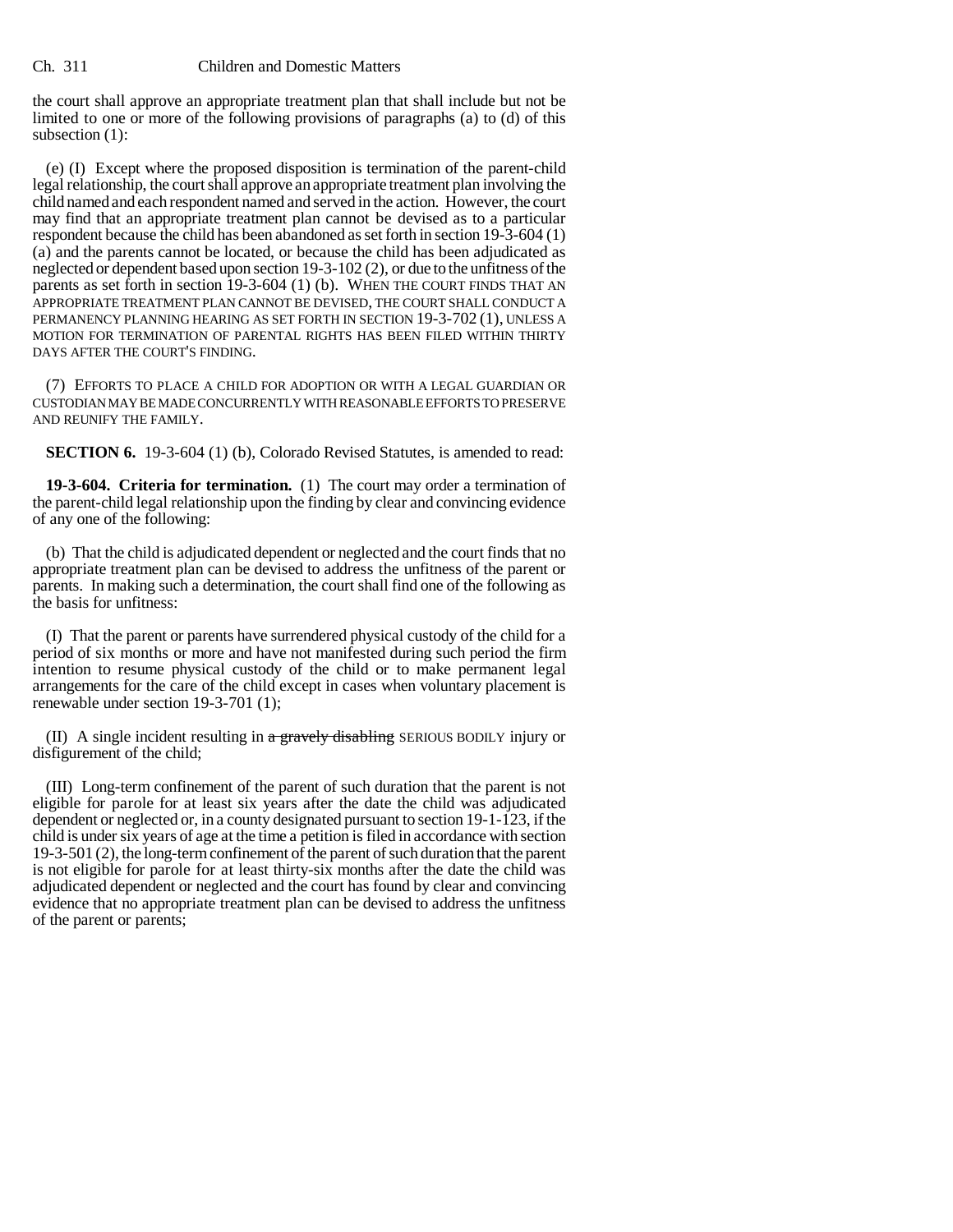(IV) Gravely disabling SERIOUS BODILY injury or death of a sibling due to proven parental abuse or neglect;

(V) An identifiable pattern of habitual abuse to which another child has been subjected and, as a result of which, a court has adjudicated another child as neglected or dependent based upon allegations of sexual or physical abuse, or a court of competent jurisdiction has determined that such abuse has caused the death of another child;

(VI) AN IDENTIFIABLE PATTERN OF SEXUAL ABUSE OF THE CHILD.

**SECTION 7.** The introductory portion to 19-3-604 (2) and 19-3-604 (2) (d) and (2) (g), Colorado Revised Statutes, are amended, and the said 19-3-604 (2) is further amended BY THE ADDITION OF THE FOLLOWING NEW PARAGRAPHS, to read:

**19-3-604. Criteria for termination.** (2) In determining unfitness, conduct, or condition for purposes of paragraph (c) of subsection (1) of this section, the court shall find that continuation of the legal relationship between parent and child is likely to result in grave risk of death or serious BODILY injury to the child or that the conduct or condition of the parent or parents renders the parent or parents unable or unwilling to give the child reasonable parental care to include, at a minimum, nurturing and safe parenting sufficiently adequate to meet the child's physical, emotional, and mental health needs and conditions. In making such determinations, the court shall consider, but not be limited to, the following:

(d) A single incident of life-threatening or gravely disabling SERIOUS BODILY injury or disfigurement of the child;

(g) Injury or death of a sibling due to proven parental abuse or neglect, MURDER, VOLUNTARY MANSLAUGHTER, OR CIRCUMSTANCES IN WHICH A PARENT AIDED, ABETTED, OR ATTEMPTED THE COMMISSION OF OR CONSPIRED OR SOLICITED TO COMMIT MURDER OF A CHILD'S SIBLING;

(j) WHETHER A PARENT COMMITTED FELONY ASSAULT THAT RESULTED IN SERIOUS BODILY INJURY TO THE CHILD OR TO ANOTHER CHILD OF THE PARENT;

(k) THAT THE CHILD HAS BEEN IN FOSTER CARE UNDER THE RESPONSIBILITY OF THE COUNTY DEPARTMENT FOR FIFTEEN OF THE MOST RECENT TWENTY-TWO MONTHS, UNLESS:

(I) THE CHILD IS PLACED WITH A RELATIVE OF THE CHILD;

(II) THE COUNTY DEPARTMENT OR A STATE AGENCY HAS DOCUMENTED IN THE CASE PLAN, WHICH SHALL BE AVAILABLE FOR COURT REVIEW, THAT FILING SUCH A MOTION WOULD NOT BE IN THE BEST INTERESTS OF THE CHILD;

(III) WHERE REQUIRED TO MAKE REASONABLE EFFORTS, SERVICES IDENTIFIED AS NECESSARY FOR THE SAFE RETURN OF THE CHILD TO THE CHILD'S HOME HAVE NOT BEEN PROVIDED TO THE FAMILY CONSISTENT WITH THE TIME PERIOD IN THE CASE PLAN; OR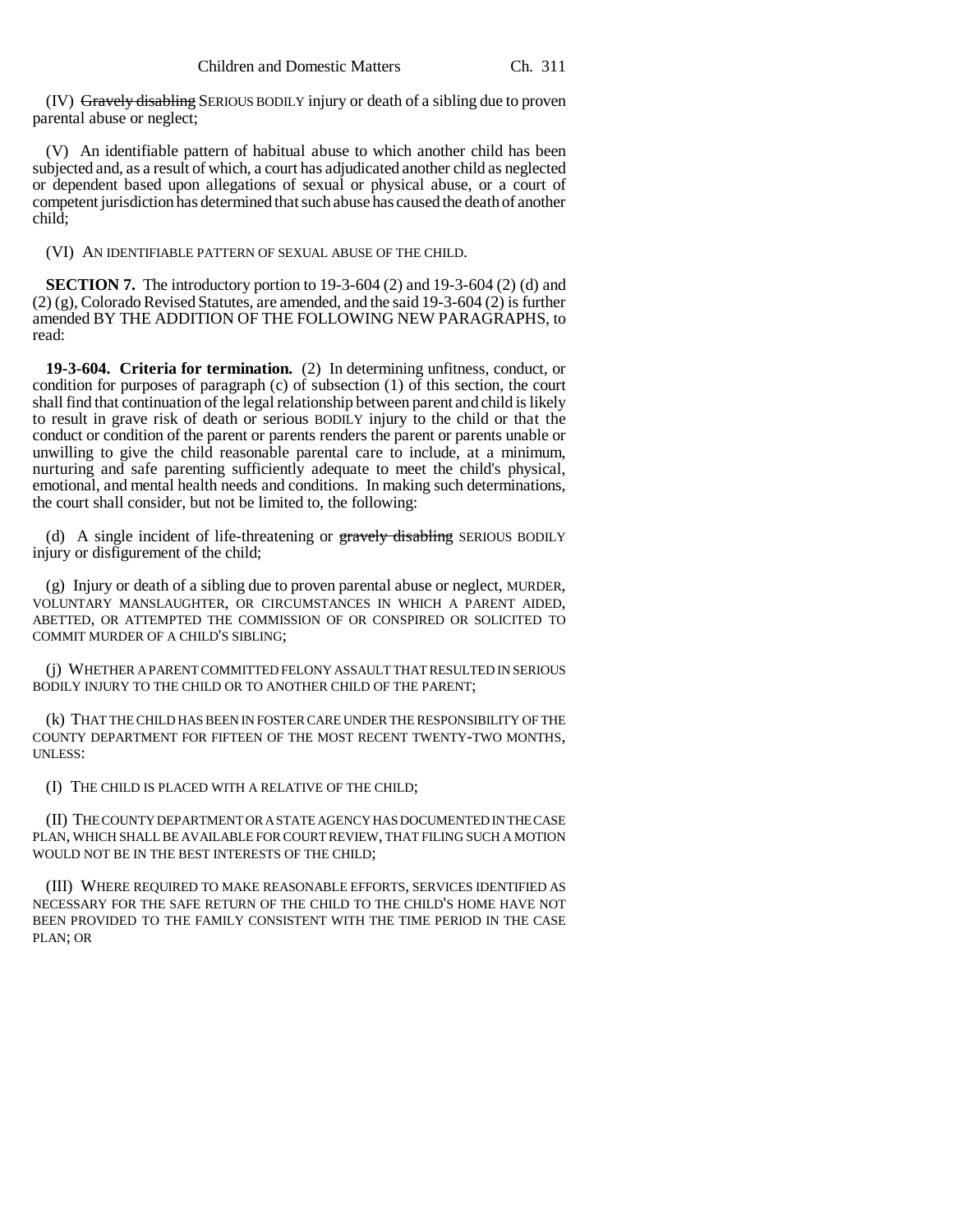(IV) THE CHILD HAS BEEN IN FOSTER CARE UNDER THE RESPONSIBILITY OF THE COUNTY DEPARTMENT FOR SUCH PERIOD OF TIME DUE TO CIRCUMSTANCES BEYOND THE CONTROL OF THE PARENT SUCH AS INCARCERATION OF THE PARENT FOR A REASONABLE PERIOD OF TIME, COURT DELAYS OR CONTINUANCES THAT ARE NOT ATTRIBUTABLE TO THE PARENT, OR SUCH OTHER REASONABLE CIRCUMSTANCES THAT THE COURT FINDS ARE BEYOND THE CONTROL OF THE PARENT.

**SECTION 8.** 19-5-105 (3.1) (a) (II), Colorado Revised Statutes, is amended to read:

**19-5-105. Proceeding to terminate parent-child legal relationship.** (3.1) The court may order the termination of the other birth parent's parental rights upon a finding that termination is in the best interests of the child and that there is clear and convincing evidence of one or more of the following:

(a) That the parent is unfit. In considering the fitness of the child's parent, the court shall consider, but shall not be limited to, the following:

(II) A single incident of life-threatening or gravely disabling SERIOUS BODILY injury or disfigurement of the child or other children;

**SECTION 9.** 19-3-702 (1), (3), (4), and (6), Colorado Revised Statutes, are amended to read:

**19-3-702. Permanency planning hearing.** (1) In order to provide stable permanent homes for children in as short a time as possible, a court on its own motion or upon motion brought by any party shall conduct a permanency planning hearing if a child cannot be returned home under section 19-1-115 (4) (b) for the purpose of making a determination regarding the future status of the child. Such permanency planning hearing shall be held as soon as possible following the dispositional hearing but shall be held no later than eighteen months after the original placement TWELVE MONTHS AFTER THE DATE THE CHILD IS CONSIDERED TO HAVE ENTERED FOSTER CARE and from time to time as deemed necessary by the court; except that, in a county designated pursuant to section 19-1-123, if the child is under six years of age at the time a petition is filed in accordance with section 19-3-501 (2), such permanency planning hearing shall be held no later than three months after the decree of disposition of the child. A CHILD SHALL BE CONSIDERED TO HAVE ENTERED FOSTER CARE ON THE DATE THE COURT APPROVES TRANSFER OF CUSTODY OR APPROVES OUT-OF-HOME PLACEMENT OF THE CHILD, AS PROVIDED FOR IN SECTION 19-3-402(2), OR THE DATE THAT IS SIXTY DAYS AFTER THE DATE ON WHICH THE CHILD WAS REMOVED FROM THE HOME, WHICHEVER IS EARLIER. IF THE COURT FINDS THAT AN APPROPRIATE TREATMENT PLAN CANNOT BE DEVISED AT A DISPOSITIONAL HEARING IN ACCORDANCE WITH SECTION 19-3-508 (1) (e) (I), THE PERMANENCY PLANNING HEARING SHALL BE HELD NO LATER THAN THIRTY DAYS AFTER SUCH DETERMINATION, UNLESS A MOTION FOR TERMINATION OF PARENTAL RIGHTS HAS BEEN FILED WITHIN THIRTY DAYS AFTER THE COURT'S FINDING. WHERE POSSIBLE, the permanency planning hearing shall be combined with the six-month review as provided for in section 19-1-115 (4) (c).

(3) Except as provided in subsection (2.5) of this section, at the permanency planning hearing, the court shall first determine whether the child should SHALL be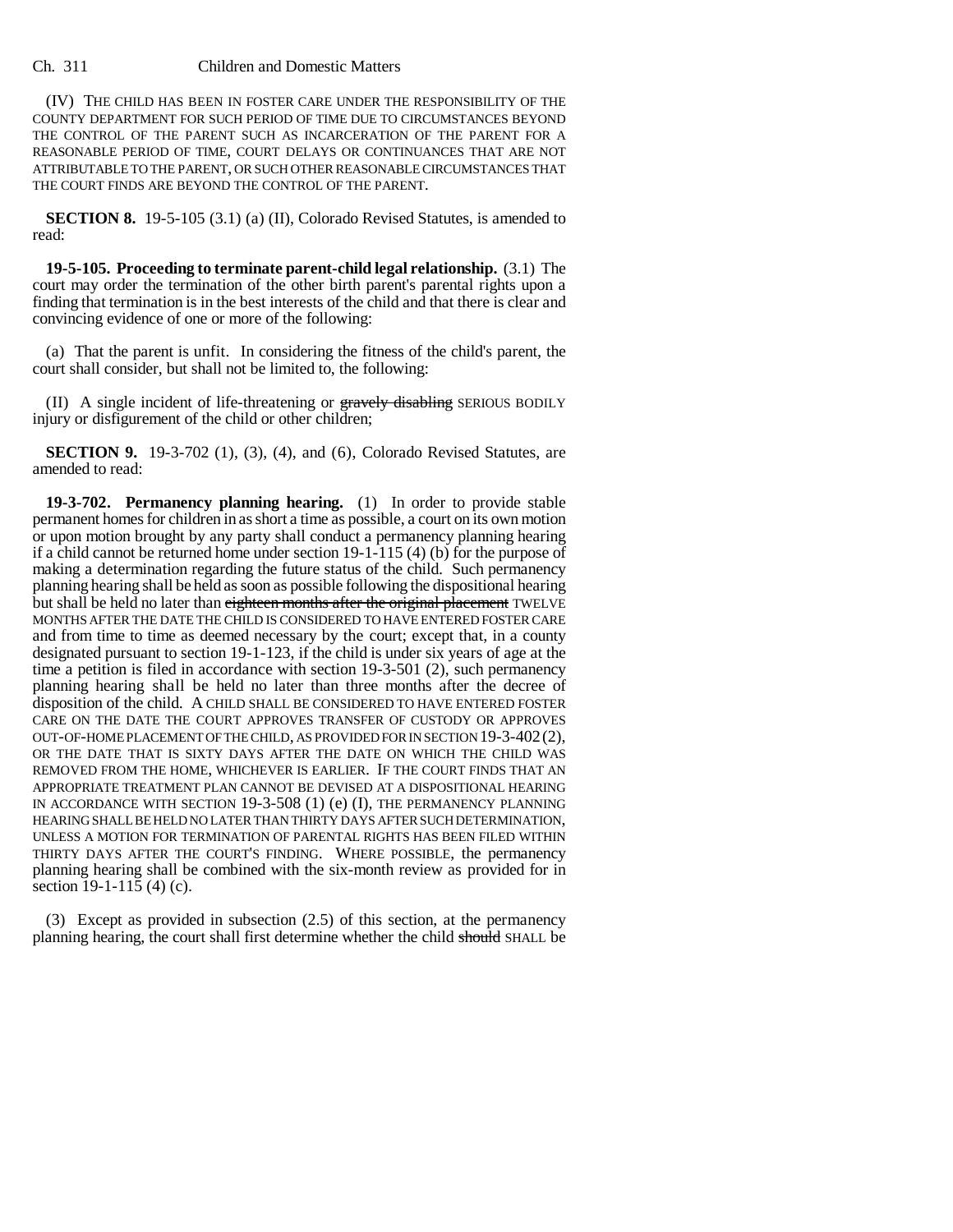returned to the child's parent or guardian, pursuant to section 19-1-115 (4) (b) AND, IF APPLICABLE, THE DATE ON WHICH THE CHILD SHALL BE RETURNED. If the child is not returned to the custody of the child's parent or guardian, the court shall determine whether there is a substantial probability that the child will be returned to the physical custody of the child's parent, guardian, or legal custodian within six months. If the court so determines, it shall set another review hearing for not more than six months, which shall be a permanency planning hearing.

(4) If the court determines that the child cannot be returned to the physical custody of such child's parent or guardian and that there is not a substantial probability that the child will be returned to the physical custody of such child's parent or guardian within six months, the court shall enter an order determining the future status or placement of the child. Any court order regarding future status or placement of a child out of the home shall include specific findings concerning the placement goal for the child. Such findings shall include a determination of whether the placement goal for the child is that the child be returned to the parent, continue in foster care for a specified period, remain in foster care on a permanent or long-term basis because of special needs or circumstances, be placed for adoption, be placed in legal guardianship or guardianship of the person, or be considered for emancipation or independent living BE REFERRED FOR LEGAL GUARDIANSHIP OR CUSTODY, OR BE PLACED FOR ADOPTION, IN WHICH CASE THE COUNTY DEPARTMENT SHALL FILE A MOTION FOR TERMINATION OF PARENTAL RIGHTS. IN CASES IN WHICH THE COUNTY DEPARTMENT HAS DOCUMENTED TO THE COURT A COMPELLING REASON FOR DETERMINING THAT IT WOULD NOT BE IN THE BEST INTERESTS OF THE CHILD TO RETURN HOME, THE COURT'S FINDINGS SHALL INCLUDE A DETERMINATION OF WHETHER THE PLACEMENT GOAL FOR THE CHILD IS THAT THE CHILD BE REFERRED FOR TERMINATION OF PARENTAL RIGHTS, BE PLACED FOR ADOPTION, BE PLACED WITH A FIT AND WILLING RELATIVE, BE PLACED WITH A LEGAL GUARDIAN OR CUSTODIAN, OR BE PLACED IN ANOTHER PERMANENT LIVING ARRANGEMENT.

(6) Periodic reviews conducted by the court or, if there is no objection by any party to the action, in the court's discretion, through an administrative review conducted by the state department of human services, shall determine WHETHER THE CHILD'S SAFETY IS PROTECTED IN THE PLACEMENT, the continuing necessity for and appropriateness of the placement, the extent of compliance with the case plan, and the extent of progress which has been made toward alleviating or mitigating the causes necessitating placement in foster care and shall project a likely date by which the child may be returned to AND SAFELY MAINTAINED AT the home, placed for adoption, legal guardianship, or guardianship of the person, or be placed in another permanent SAFE placement setting.

**SECTION 10.** 19-5-207, Colorado Revised Statutes, is amended BY THE ADDITION OF A NEW SUBSECTION to read:

**19-5-207. Written consent and report - criminal records check.** (2.5) (a) IN ALL PETITIONS FOR ADOPTION, WHETHER BY THE COURT, THE COUNTY DEPARTMENT OF SOCIAL SERVICES, OR CHILD PLACEMENT AGENCIES, IN ADDITION TO THE WRITTEN REPORT DESCRIBED IN SUBSECTION (2) OF THIS SECTION, THE COURT SHALL REQUIRE EITHER THE COUNTY DEPARTMENT OF SOCIAL SERVICES OR THE CHILD PLACEMENT AGENCY TO CONDUCT A CRIMINAL RECORDS CHECK FOR ANY PROSPECTIVE ADOPTIVE PARENT AND TO REPORT TO THE COURT ANY CASE IN WHICH A RECORD CHECK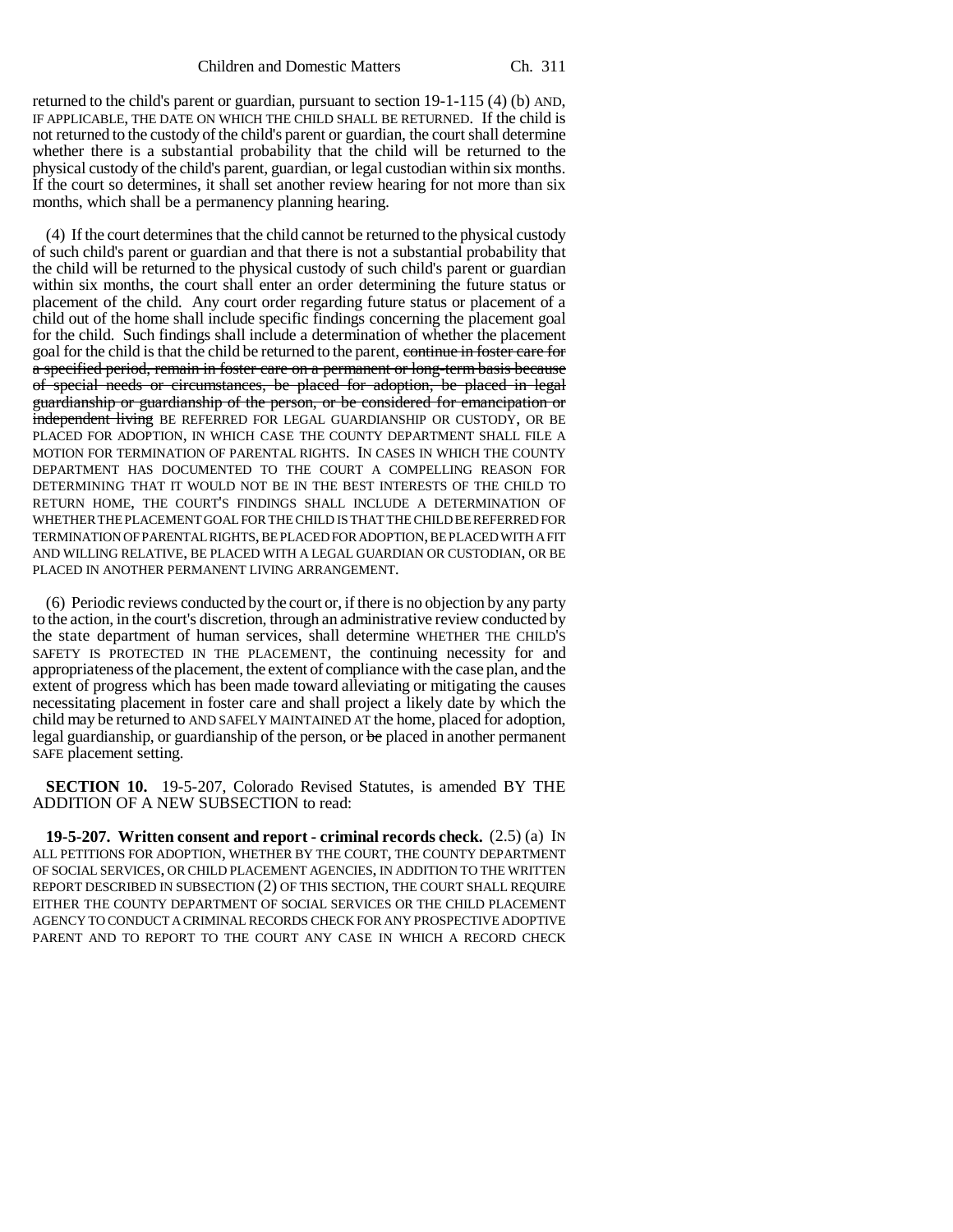REVEALS THAT THE PROSPECTIVE ADOPTIVE PARENT WAS CONVICTED AT ANY TIME OF A FELONY IN ONE OF THE FOLLOWING AREAS: CHILD ABUSE OR NEGLECT; SPOUSAL ABUSE; ANY CRIME AGAINST A CHILD; OR ANY CRIME INVOLVING VIOLENCE, RAPE, SEXUAL ASSAULT, OR HOMICIDE, EXCLUDING OTHER PHYSICAL ASSAULT OR BATTERY.

(b) THE STATE BOARD OF HUMAN SERVICES SHALL PROMULGATE RULES SETTING FORTH THE PROCEDURES FOR THE CRIMINAL RECORDS CHECK DESCRIBED IN PARAGRAPH (a) OF THIS SUBSECTION  $(2.5)$ .

**SECTION 11.** 19-5-207 (6), Colorado Revised Statutes, is amended to read:

**19-5-207. Written consent and report.** (6) The department shall establish rules and regulations that provide for county departments of social services to charge a fee, not to exceed five hundred dollars in the case of a first adoption and not to exceed two hundred fifty dollars for a second or subsequent adoption by the same party or parties, for reports, and investigations, AND CRIMINAL RECORDS CHECKS provided in accordance with this article.

**SECTION 12.** 19-5-210 (2) and (4), Colorado Revised Statutes, are amended to read:

**19-5-210. Hearing on petition.** (2) No sooner than six months after the date of the placement, unless for good cause shown that time is extended or shortened by the court, the court shall hold a hearing on the petition and shall enter a decree setting forth its findings and grant to the petitioner a final decree of adoption if it is satisfied as to:

(a) The availability of the child for adoption;

(b) The good moral character, the ability to support and educate the child, and the suitableness of the home of the person adopting such child;

(b.5) THE CRIMINAL RECORDS CHECK OF THE PROSPECTIVE ADOPTIVE PARENT AS REPORTED TO THE COURT BY THE COUNTY DEPARTMENT OF SOCIAL SERVICES OR THE CHILD PLACEMENT AGENCY PURSUANT TO SECTION 19-5-207 (2.5) DOES NOT REVEAL A CRIMINAL HISTORY DESCRIBED IN 19-5-207 (2.5) (a);

(c) The mental and physical condition of the child as a proper subject for adoption in said home; and

(d) The fact that the best interests of the child will be served by the adoption.

(4) If, after the hearing, the court is not satisfied as to the matters listed in subsection (2) of this section, the petition for adoption may be either continued or dismissed in the discretion of the court. THE COURT SHALL NOT GRANT THE DECREE OF FINAL ADOPTION IF IT DETERMINES THAT THE PROSPECTIVE ADOPTIVE PARENT WAS CONVICTED AT ANY TIME BY A COURT OF COMPETENT JURISDICTION OF A FELONY IN ONE OF THE FOLLOWING AREAS: CHILD ABUSE OR NEGLECT; SPOUSAL ABUSE; ANY CRIME AGAINST A CHILD; OR ANY CRIME INVOLVING VIOLENCE, RAPE, SEXUAL ASSAULT, OR HOMICIDE, EXCLUDING OTHER PHYSICAL ASSAULT OR BATTERY.